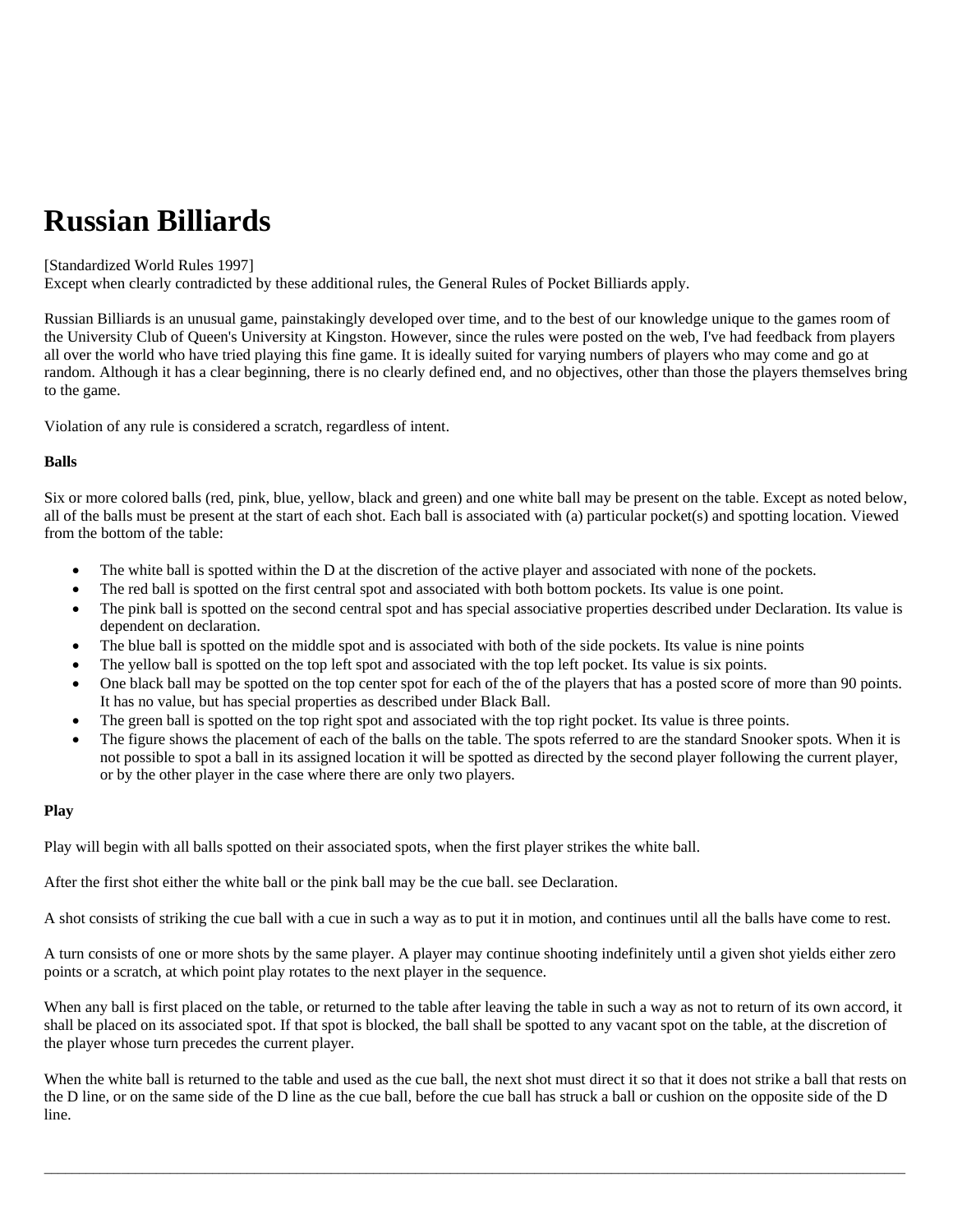When, at the end of a shot, the cue ball is in direct contact with another ball, that ball shall be considered to be the first ball contacted by the cue ball on the next shot, regardless of the direction of the shot.

Players may enter and leave the sequence at any vacant position, however, a player's score shall remain active until that player has died; the game has been discontinued; or for one full rotation after that player has declared said player's withdrawal from the game. (Returning one's cue to the storage rack shall be considered a declaration of withdrawal from the game.)

#### **Scoring**

Scoring from a single shot is cumulative and is treated as being without order of accumulation. A player shall keep a running tally of points scored. These points will be posted to the player's score only at the end of a turn, or when a star or planetary body is scored. In the event of a scratch all points scored during that turn vaporize, and penalties are applied to the player's score, if any, as it was at the start of the turn.

A player who has no stars shall accumulate points in two tallies, above and below a horizontal line, adding all newly scored points to the tally above the line. In the event of a scratch, the tally above the line will be eliminated and half its value (rounding down) will be added to the tally below the line. If a scratch occurs when there is no score above the line, the score below the line shall be halved (rounding down).

A player with one star shall accumulate points in a single tally. In the event of a scratch that tally shall be halved (rounding down).

A player with two stars shall accumulate points in a single tally. In the event of a scratch that tally shall be reduced to zero.

A player with three stars shall accumulate points in a single tally. In the event of a scratch that tally shall be multiplied by negative one or, if it is already negative, shall be doubled.

A player with more than three stars shall be subject to more severe penalties, declared at the whim of his or her opponent(s).

In the special case where a player scratches in the same turn during which that player claimed another player's score (see Stars), the full value of the penalty assessed shall revert to the aggrieved player.

When the black ball is on the table and a player whose posted score exceeds 90 points scratches, the penalty points must be divided between the other players. The distribution is at the discretion of the scratching player.

#### **Cannons**

When the cue ball contacts more than one ball, two points are awarded for each successive color of ball that is contacted, provided that color has not been previously contacted by the cue ball during that shot.

Hitting the same ball more than once counts zero. Hitting two different balls declared to be the same color counts zero.

#### **In Off**

When the cue ball is sunk in a pocket associated with the first ball that it contacted, points are scored according to the value of that ball.

#### **Pot**

When a colored ball is sunk in a pocket with which it is associated points are scored according to the value of that ball, except that no ball may be potted off it's spot on more than three successive shots.

 $\bot$  , and the set of the set of the set of the set of the set of the set of the set of the set of the set of the set of the set of the set of the set of the set of the set of the set of the set of the set of the set of t

#### **Scratch**

A scratch is assessed immediately against any player who violates any of the rules, or against the active player when, during a shot: